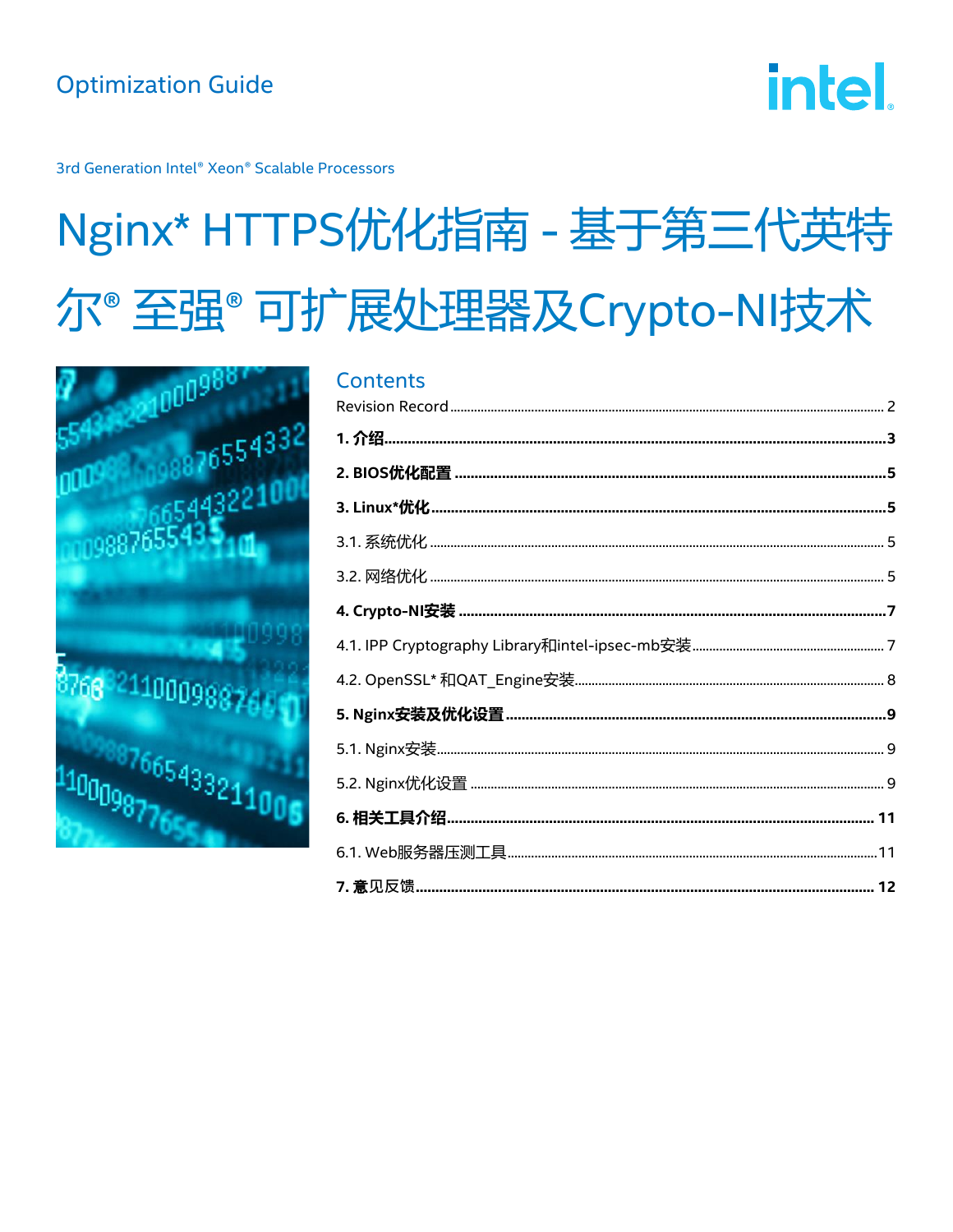## Revision Record

<span id="page-1-0"></span>

| <b>Date</b> | Rev. | <b>Description</b>      |  |
|-------------|------|-------------------------|--|
| 05/27/21    | 1.1  | Added feedback section  |  |
| 04/22/2021  | 1.0  | Initial public release. |  |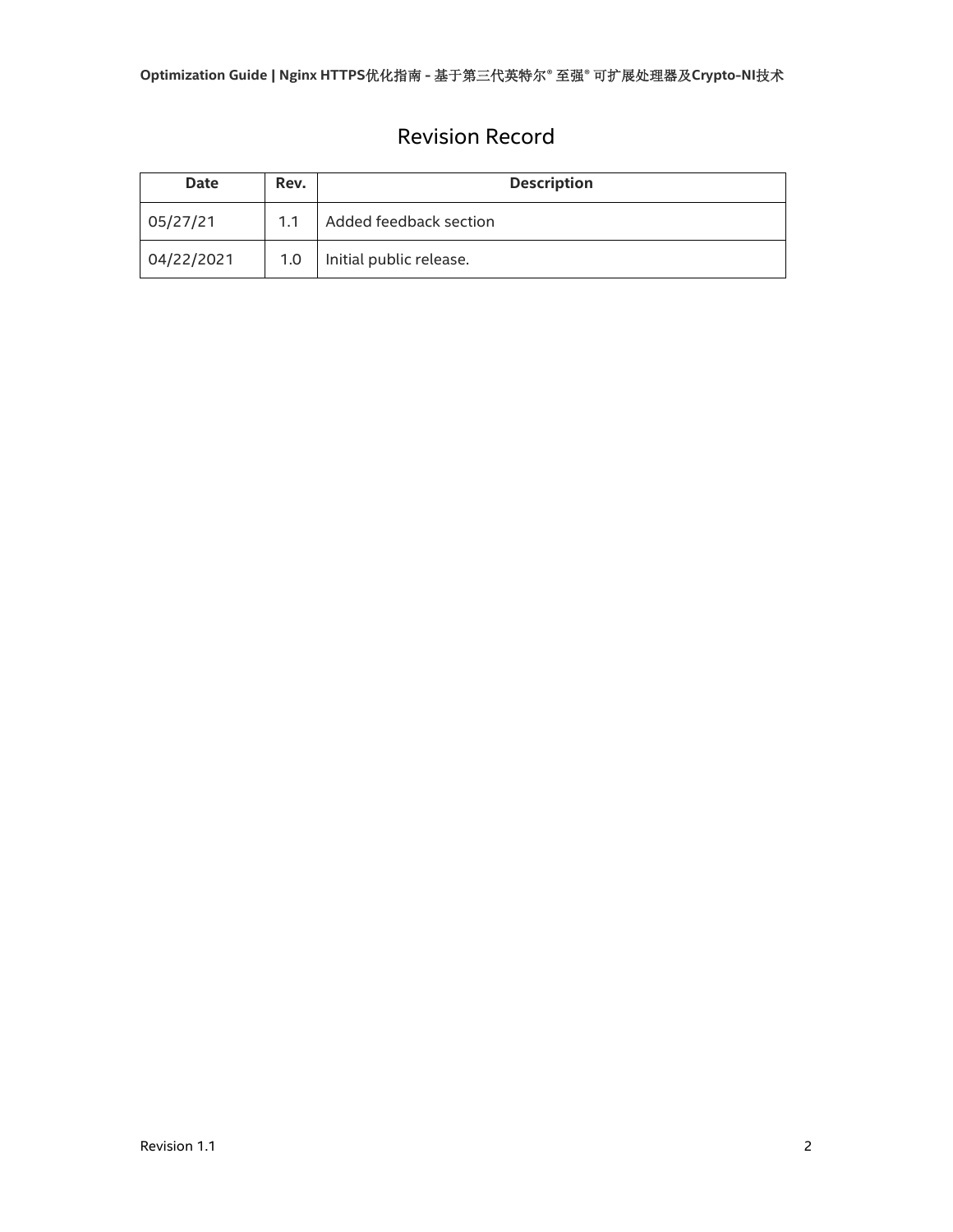## <span id="page-2-0"></span>1. 介绍

Nginx\*是一款由俄罗斯软件工程师Igor Sysoev编写的基于类BSD许可证的高性能HTTP和反向代理web服务器,同时也 可提供IMAP/POP3/SMTP服务。自2004年第一版发布以来市场普及率逐年攀升,目前在许多一线互联网公司和IT企业中都 得到广泛使用。Nginx架构设计非常灵活,以一个非常微小和简洁的内核搭载核心模块、基础模块、三方模块,并通过文件 静态映射和可配置化的指令进行模块协同处理,在HTTP代理、动静分离、负载均衡、虚拟主机、反向代理、缓存提速、授 权访问等各个应用场景中都表现出高性能、高并发、低内存的显著优势。



Nginx更多的信息请见:**http://nginx.org** 。

Nginx采用SSL/TLS来加强web站点的访问安全性。英特尔®推出了基于第三代英特尔® 至强® 可扩展处理器 (代号Ice Lake/Whitley)的Crypto-NI软件解决方案,可有效提升web站点的安全访问性能。

Crypto-NI是新一代英特尔® 至强® 可扩展处理器IceLake中关于加解密领域的新指令集 (NI是New Instruction), 在之 前英特尔® 至强® 可扩展处理器已经具备的Intel® Advanced Encryption Standard New Instructions (Intel® AES-NI)指令 集基础上,又加入了比如Vectorized AES、Integer Fused Multiply Add等新指令。该解决方案所使用的主要软件为IPP Cryptography Library、Intel Multi-Buffer Crypto for IPsec Library (intel-ipsec-mb)和QAT Engine,这些类库基于新指 令集提供了批量提交多个SSL请求和并行异步处理机制从而大幅提升性能。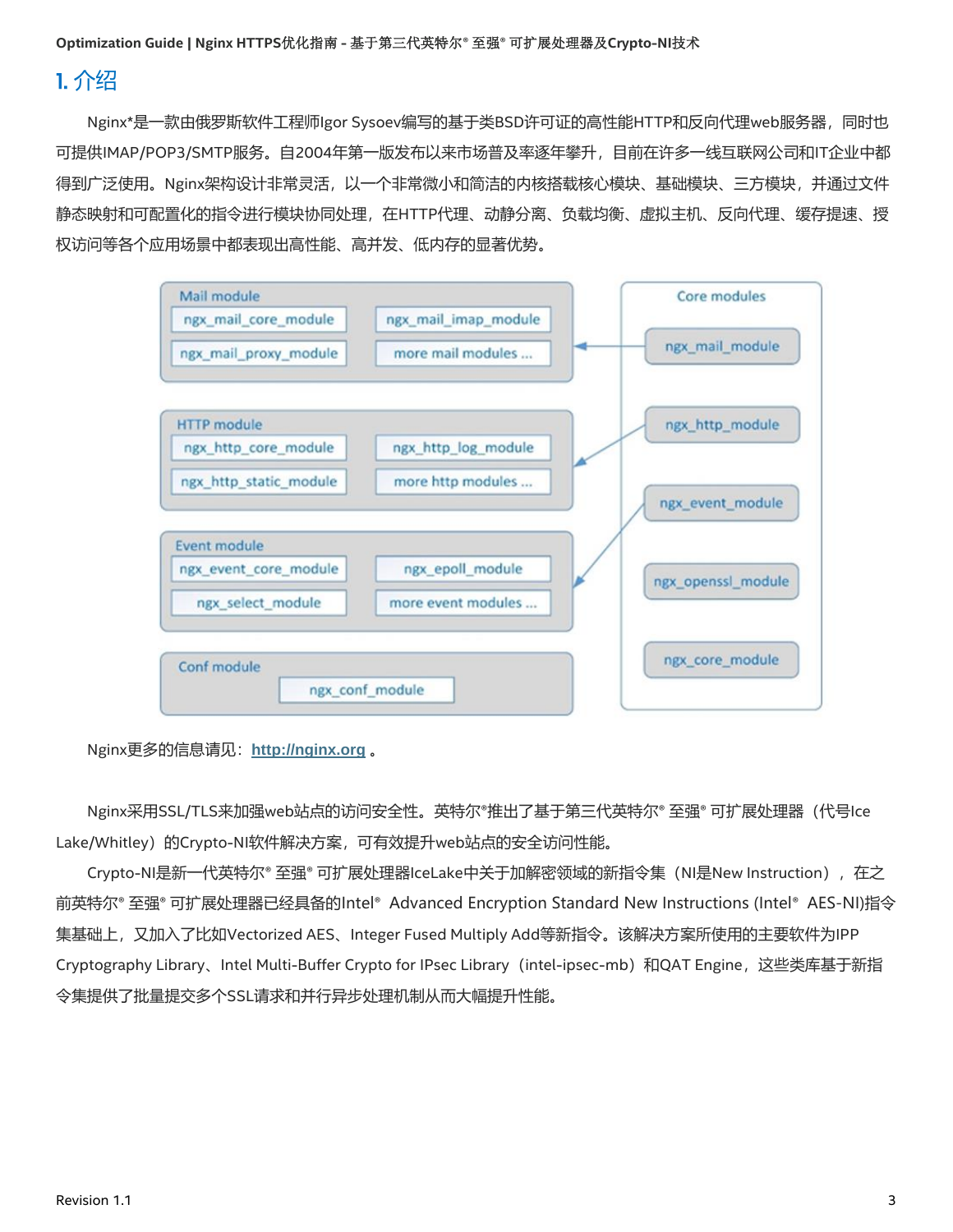

#### 系统所需软硬件环境如下:

| 服<br>务<br>器 |    | <b>CPU</b>                               | Intel® Xeon® PLATINUM 8360Y CPU         |
|-------------|----|------------------------------------------|-----------------------------------------|
|             | 硬件 |                                          | @ 2.20GHz                               |
|             |    | 内存                                       | 16*32GB DDR4, 3200 MT/s                 |
|             |    | 硬盘                                       | Intel <sup>®</sup> SSD S4610, 960G      |
|             |    | 网卡                                       | Intel® Ethernet Controller XXV700 25GbE |
|             |    |                                          | SFP <sub>28</sub>                       |
| 配<br>置      | 软件 | 操作系统                                     | CentOS* 7.8                             |
|             |    | 内核                                       | 3.10.0-1127.el7.x86 64                  |
|             |    | <b>Nginx</b>                             | asynch_mode_nginx v0.4.4                |
|             |    | OpenSSL                                  | v1.1.1j                                 |
|             |    | <b>IPP Crypto Library</b>                | ippcp_2020u3                            |
|             |    | Multi-Buffer Crypto<br>for IPsec Library | v0.55                                   |
|             |    | Intel QAT Engine                         | V0.6.4                                  |
|             |    |                                          |                                         |

说明:

- 本文阐述的方案是基于第三代英特尔® 至强®可扩展处理器(Ice lake)的指令集, 之前几代处理器无法支持该方 案。内存、硬盘、网卡可视客户用量需求确定。
- 方案中所列软件可参考**[https://github.com/intel/QAT\\_Engine](https://github.com/intel/QAT_Engine)**。链接中阐述了各软件的最小支持版本,本文所列 软件版本均为符合上述要求的软件版本,经过验证测试。
- Asynch\_mode\_nginx是Intel为支持nginx软硬件加速所使用的优化版nginx,下载后可直接编译使用。相关说明可 参照以下链接:**[https://github.com/intel/asynch\\_mode\\_nginx](https://github.com/intel/asynch_mode_nginx)**。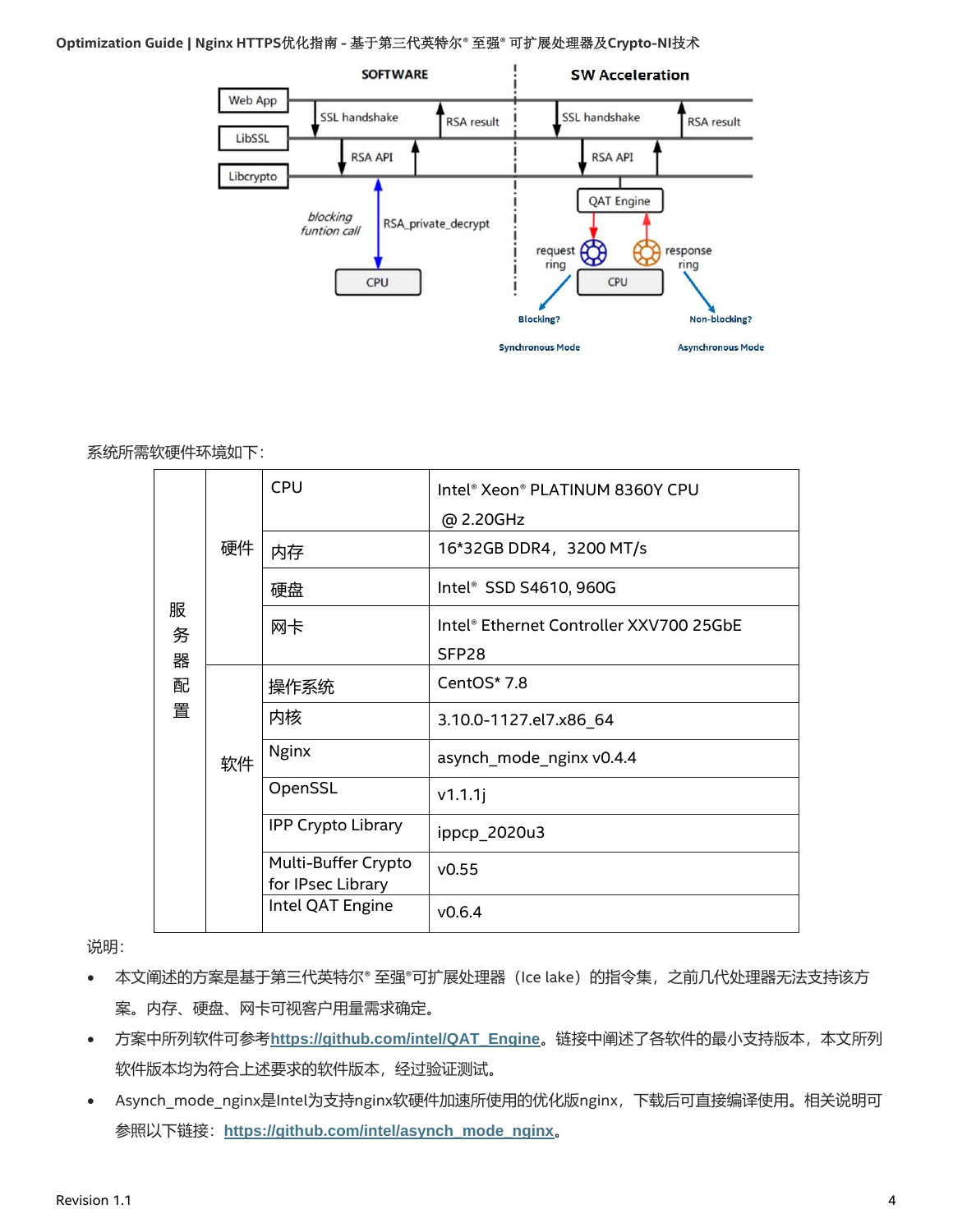• QAT\_Engine链接:**https://github.com/intel/QAT\_Engine** 。

## <span id="page-4-0"></span>2. BIOS优化配置

BIOS可优化配置项及推荐值如下:

| 配置项                           | 推荐值             |
|-------------------------------|-----------------|
| Hyper-Threading               | Enable          |
| CPU C6 report                 | Auto            |
| SpeedStep (Pstates)           | Enable          |
| Turbo Mode                    | Enable          |
| PCIe Link Speed               | Gen4            |
| <b>Energy Efficient Turbo</b> | Disable         |
| <b>Boot Performance Mode</b>  | Max Performance |

# <span id="page-4-1"></span>3. Linux\*优化

## <span id="page-4-2"></span>系统优化

1. 设置相应的系统启动参数

intel\_iommu=off processor.max\_cstates=1 idle=poll pcie\_aspm=off

2. 关闭cpupower服务

systemctl stop cpupower.service

3. 关闭防火墙

systemctl disable firewalld.service

4. 用户进程设置

|                    | ulimit -c unlimited #生成core dump |
|--------------------|----------------------------------|
| lulimit -n 1000000 | #设置最大文件打开句柄数                     |

## <span id="page-4-3"></span>3.2. 网络优化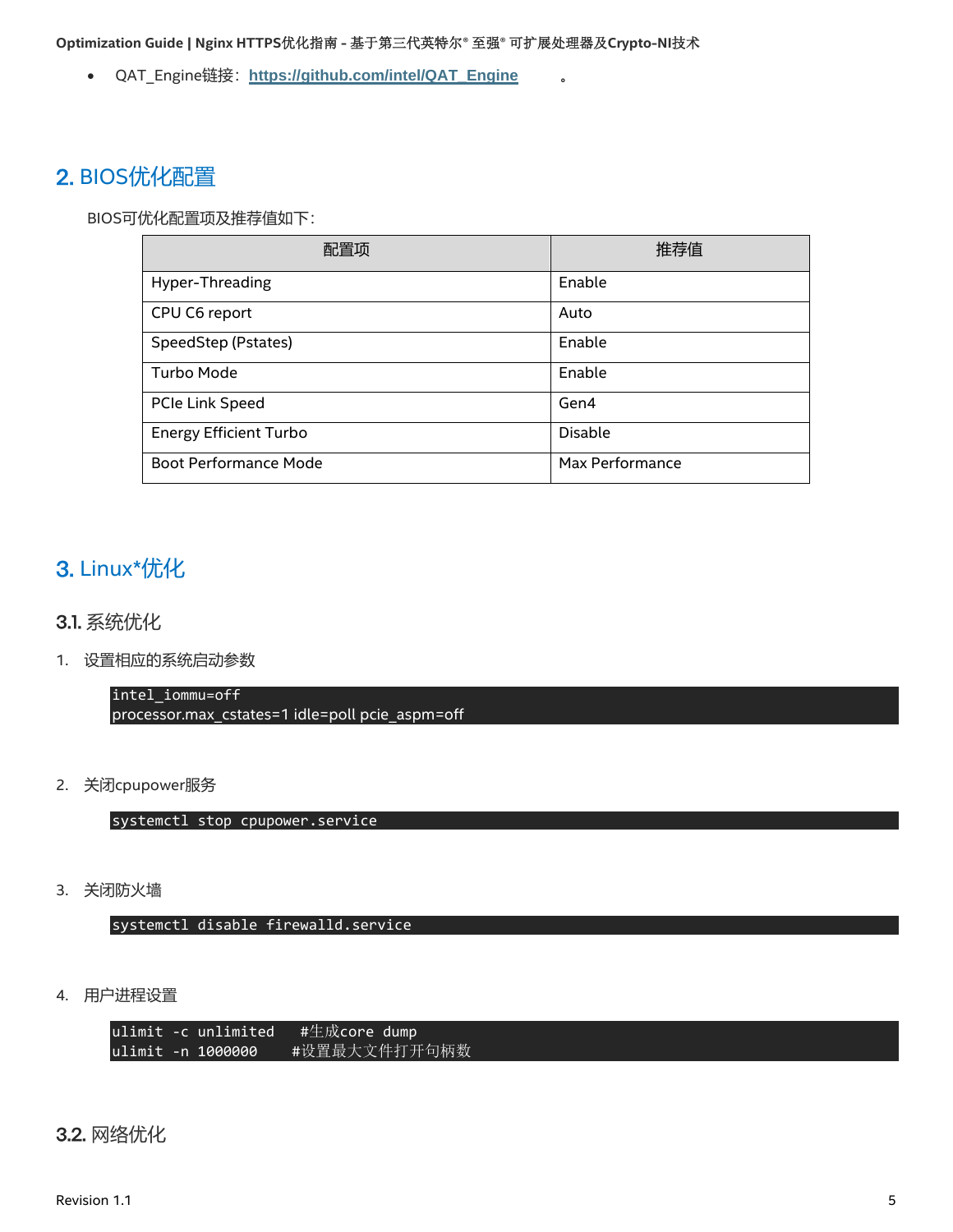1. 准备如下tune\_affinity.sh脚本用于设置网卡队列中断的CPU亲和性,可将网卡队列的中断均匀分发到本机的CPU core:

```
set_affinity()
{
     if [ $VEC -ge 32 ]
     then
         MASK FILL=""
         MASK_ZERO="00000000"
          let "IDX = $VEC / 32"
         for ((i=1; i<=$IDX;i++)do
              MASK_FILL="${MASK_FILL},${MASK_ZERO}"
          done
         let "VEC -= 32 * $IDX"
         MASK_TMP=$((1<<$VEC))
         MASK=`printf "%X%s" $MASK_TMP $MASK_FILL`
     else
          MASK_TMP=$((1<<$VEC))
         MASK=`printf "%X" $MASK_TMP`
     fi
     printf "%s mask=%s for /proc/irq/%d/smp_affinity\n" $DEV $MASK $IRQ
     printf "%s" $MASK > /proc/irq/$IRQ/smp_affinity
}
if [ "$1" = "" ] ; then
     echo "Description:"
     echo " This script attempts to bind each queue of a multi-queue NIC"<br>echo " to the same numbered core, ie tx0|xx0 - -\frac{1}{x} cpu0, tx1|xx1 - -\frac{1}{x}to the same numbered core, ie tx0|rx0 --> cpu0, tx1|rx1 --> cpu1"
     echo "usage:"<br>echo <u>"</u> $0
                $9 eth0 [eth1 eth2 eth3]"
fi
# check for irqbalance running
#
IRQBALANCE_ON=`ps ax | grep -v grep | grep -q irqbalance; echo $?`
if [ "$IRQBALANCE_ON" == "0" ] ; then
     echo " WARNING: irqbalance is running and will"<br>echo "               likely override this script\'s
     echo "             likely override this script\'s affinitization."<br>echo "               Please stop the irgbalance service and/or execu
     echo " Please stop the irqbalance service and/or execute"<br>echo " \'killall irqbalance\'"
                        \'killall irqbalance\'"
fi
# Set up the desired devices.
#
for DEV in $*
do
  for DIR in rx tx TxRx
  do
      MAX=`grep $DEV-$DIR /proc/interrupts | wc -l`
      if [ "$MAX" == "0" ] ; then
        MAX=`egrep -i "$DEV:.*$DIR" /proc/interrupts | wc -l`
      fi
      if [ "$MAX" == "0" ] ; then
        echo no $DIR vectors found on $DEV
        continue
      fi
      for VEC in `seq 0 1 $MAX`
      do
```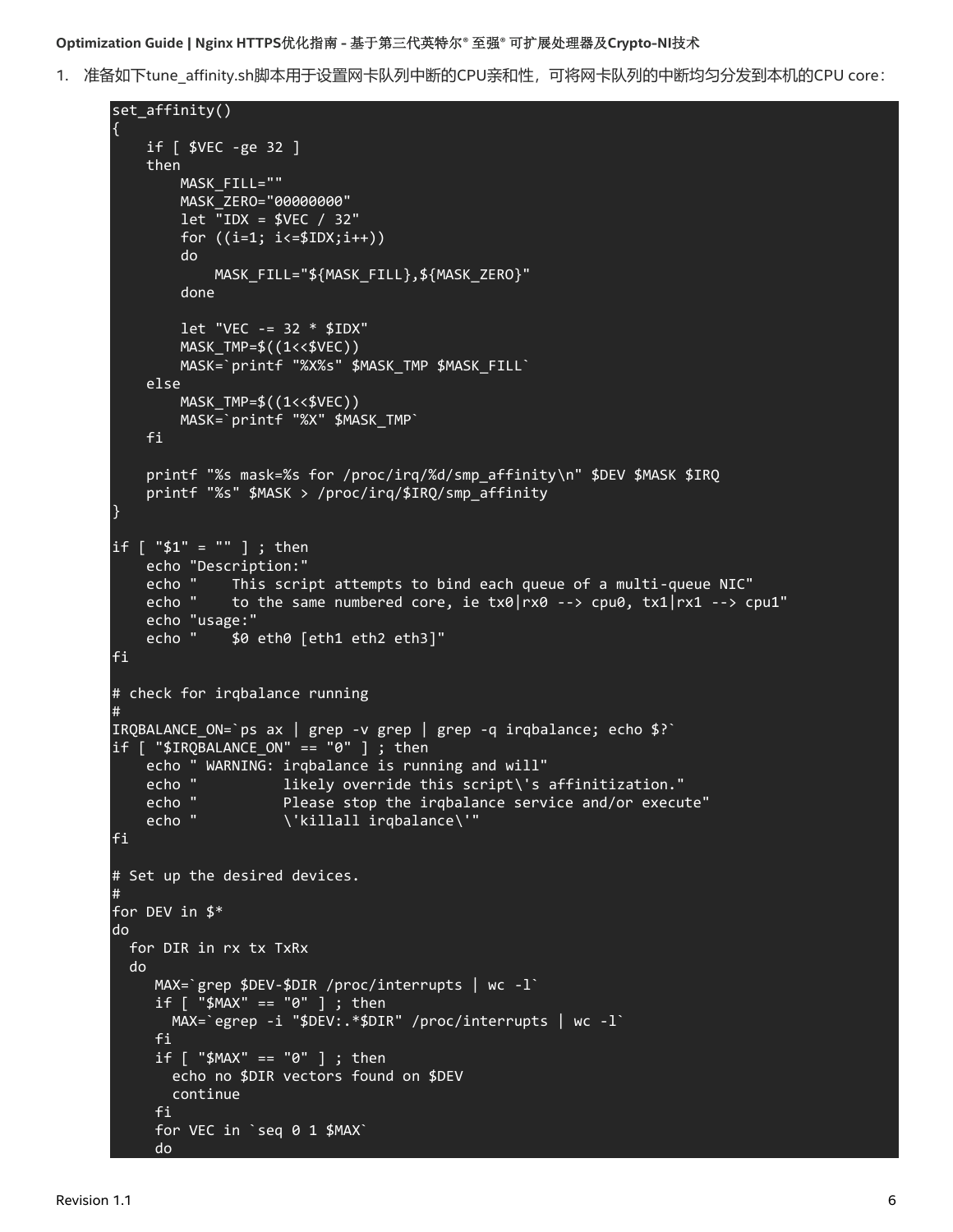|                | IRQ=`cat /proc/interrupts   grep -i \$DEV-\$DIR-\$VEC"\$"   cut -d: _-f1   sed "s/   |
|----------------|--------------------------------------------------------------------------------------|
| 1/g''          |                                                                                      |
|                | if $\lceil$ -n "\$IRQ" $\rceil$ ; then                                               |
|                | set affinity                                                                         |
|                | else                                                                                 |
|                | $IRQ='cat$ /proc/interrupts $\sqrt{q}$ egrep -i \$DEV:v\$VEC-\$DIR"\$"   cut -d: -f1 |
| sed "s/ $//g"$ |                                                                                      |
|                | if $\lceil -n \rceil$ "\$IRQ" ]; then                                                |
|                | set affinity                                                                         |
|                | fi                                                                                   |
|                | fi                                                                                   |
| done           |                                                                                      |
| done           |                                                                                      |
| done           |                                                                                      |

2. 执行该shell脚本:

\$ sh tune\_affinity.sh <网卡名称>

## <span id="page-6-0"></span>4. Crypto-NI安装

- <span id="page-6-1"></span>4.1. IPP Cryptography Library和intel-ipsec-mb安装
- 1. IPP Cryptography Library源代码下载

```
$ git clone --recursive https://github.com/intel/ipp-crypto.git
```
2. IPP Cryptography Library编译安装

```
$ cd ipp-crypto
$ git checkout ipp-crypto_2020_update3
$ cd sources/ippcp/crypto_mb
$ cmake . -Bbuild -DCMAKE_INSTALL_PREFIX=/usr
$ cd build
$ make -j
$ make install
```
3. intel-ipsec-mb源代码下载

\$ git clone<https://github.com/intel/intel-ipsec-mb.git>

4. intel-ipsec-mb编译安装

```
$ cd intel-ipsec-mb
$ git checkout v0.55
$ make -j SAFE_DATA=y SAFE_PARAM=y SAFE_LOOKUP=y
$ make install NOLDCONFIG=y
```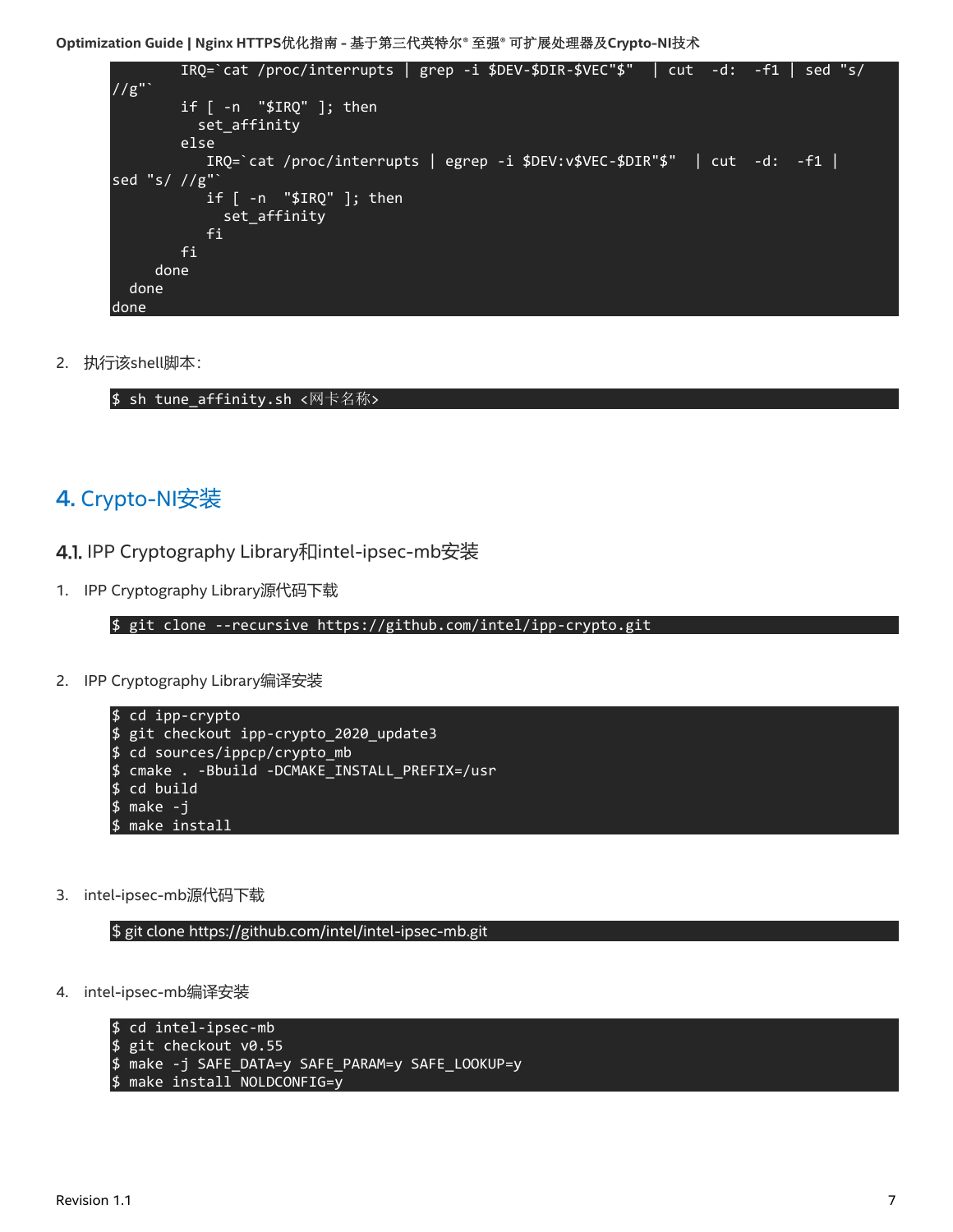<span id="page-7-0"></span>4.2. OpenSSL\* 和QAT\_Engine安装

1. OpenSSL\*源代码下载

\$ cd /usr/local/src \$ wget [https://www.openssl.org/source/openssl-1.1.1j.tar.gz](https://www.openssl.org/source/openssl-1.1.1i.tar.gz)

2. OpenSSL编译安装

```
$ tar xvzf openssl-1_1_1j.tar.gz 
$ cd ./openssl-1_1_1j
$./config --prefix=/usr/local/ssl -Wl,-rpath, /usr/local/ssl/lib
$ ./make
$ ./make install
```
3. QAT Engine源代码下载

```
$ export OPENSSL_ENGINES=/usr/local/ssl/lib/engines-1.1
$ cd /usr/local/src
$ git clone https://github.com/intel/QAT_Engine.git
```
4. QAT Engine编译安装



以上编译安装指令在新版本中可能有变化,具体请参照以下网址执行最新的编译安装指令: **[https://github.com/intel/QAT\\_Engine.git](https://github.com/intel/QAT_Engine.git)**

#### \$ ls /usr/local/ssl//lib/engines-1.1/\*

 列出如下文件:capi.so padlock.so qatengine.la qatengine.so 运行如下命令检测qat engine是否装载正常。

\$./openssl engine -t -c -vvvv qatengine

5. 可通过openssl speed命令查看使用qat engine前或后的sign和verify信息。

\$/usr/local/ssl/bin/openssl speed rsa2048 \$/usr/local/ssl/bin openssl speed -engine qatengine -async\_jobs 8 rsa2048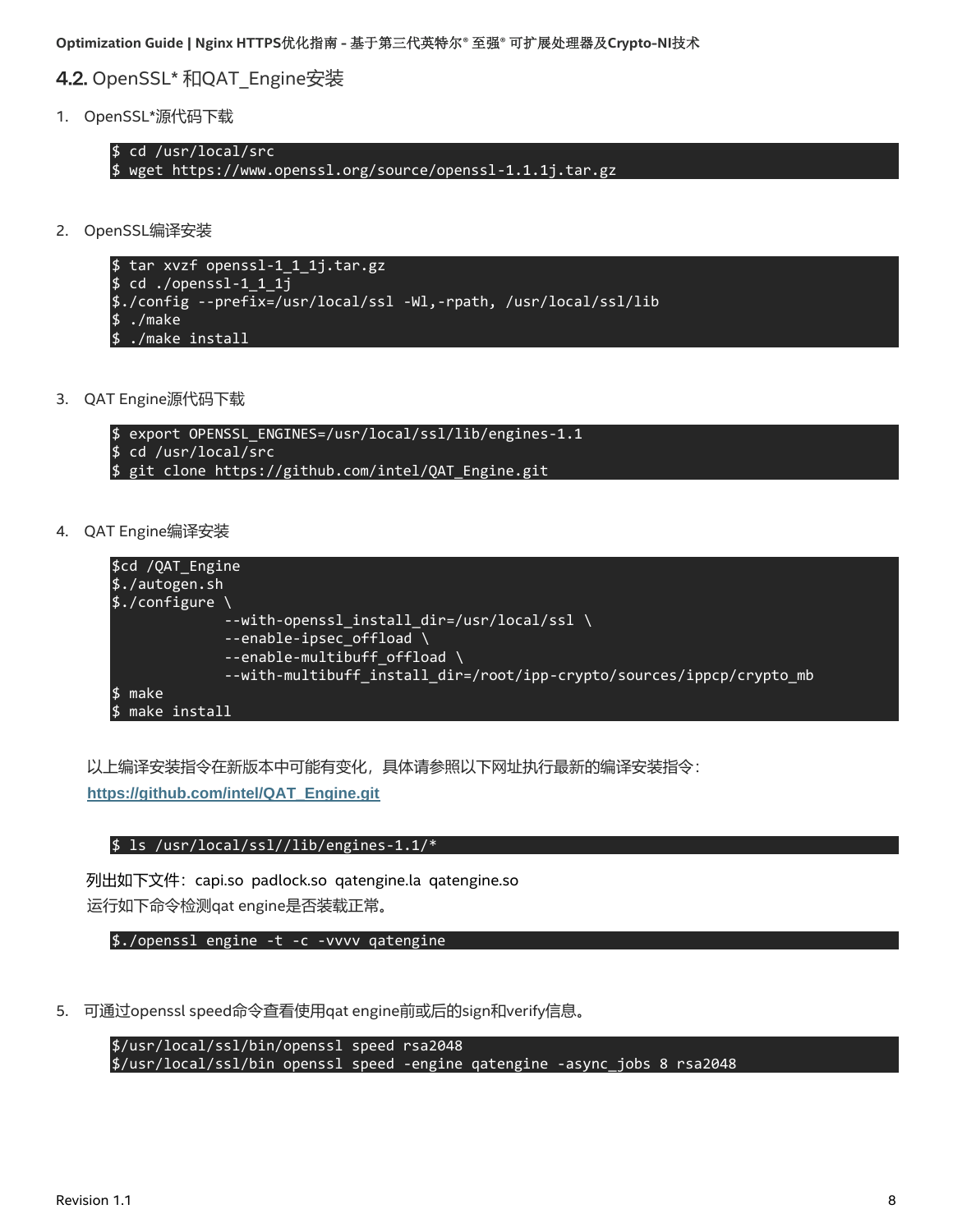<span id="page-8-0"></span>5. Nginx安装及优化设置

- <span id="page-8-1"></span>5.1. Nginx安装
- 1. 完成Crypto-NI相关软/硬件的安装和设置。
- 2. Nginx源代码下载

\$ git clone [https://github.com/intel/asynch\\_mode\\_nginx.git](https://github.com/intel/asynch_mode_nginx.git)

3. Nginx编译安装

```
$ cd asynch_mode_nginx
$ export NGINX_INSTALL_DIR=<Nginx安装目录>
$ export OPENSSL_LIB=<SSL安装目录>
$./configure \
        --prefix=$NGINX INSTALL DIR \
         --with-http_ssl_module \
        --add-dynamic-module=modules/nginx qat module \
         --with-cc-opt="-DNGX_SECURE_MEM -I$OPENSSL_LIB/include -Wno-error=deprecated-
declarations" \
         --with-ld-opt="-Wl,-rpath=$OPENSSL_LIB/lib -L$OPENSSL_LIB/lib"
$ make
$ make install
```
4. 启动Nginx服务

在完成Nginx相关设置后,在Nginx安装目录下执行 \$ ./sbin/nginx 命令即可启动Nginx服务。

#### <span id="page-8-2"></span>5.2. Nginx优化设置

1. 生成RSA自签名证书和密钥文件。

\$ openssl req -x509 -sha256 -nodes -days 365 -newkey rsa:2048 -keyout server.key -out server.crt -subj "/C=CN/ST=Beijing/L=Beijing/O=Example Inc./OU=Web Security/CN=example1.com"

在Nginx安装目录下新建cert目录,将server.crt和server.key拷贝到该目录下。

- 2. 关键nginx配置。在nginx.conf文件中进行如下参数设置:
	- 设置工作进程数量和事件模式

```
worker_processes <工作进程数量>; #建议与服务器CPU core数量相同
events {
     use epoll; #epoll是select/poll的增强版本,改进对大批量文件描述符的处理
}
```
• 加载和设置SSL Engine模块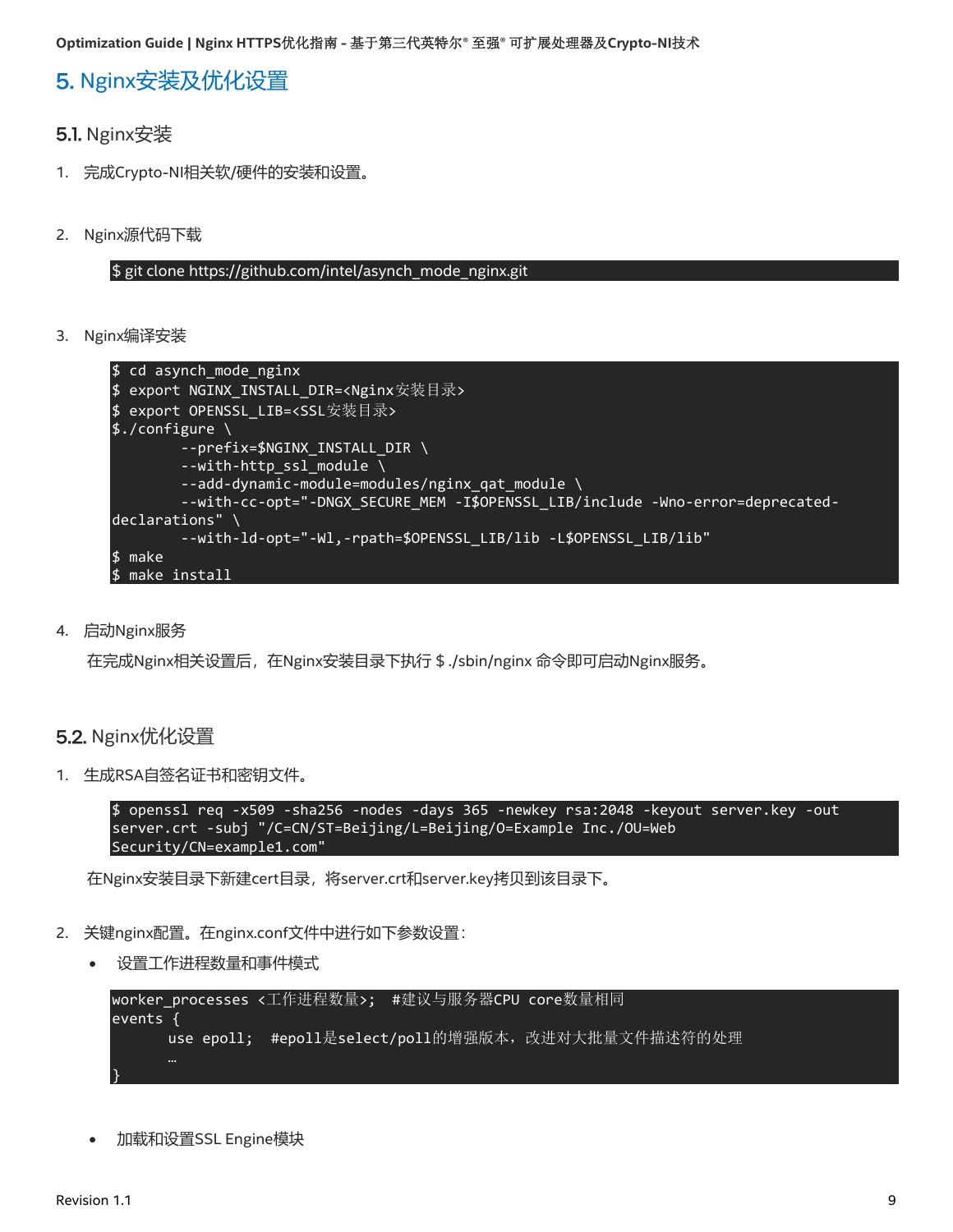```
load_module modules/ngx_ssl_engine_qat_module.so;
ssl_engine {
       use_engine qatengine;
             default_algorithms ALL;
             qat_engine {
                    qat_offload_mode async;
                    qat notify mode poll;
                    qat_poll_mode heuristic;
                    qat shutting down release off;
             }
}
```
• 设置Https Server



3. nginx.conf 完整的配置样例,该配置适合RSA2K握手性能测试:

```
user root:
worker processes 8;
load module modules/ngx_ssl_engine_qat_module.so;
events {
     use epoll;
     worker_connections 8192;
    multi accept on;
    accept mutex on;
}
ssl engine {
     use_engine qatengine;
    default algorithms ALL;
     qat_engine {
        qat offload mode async;
        qat notify mode poll;
        qat poll mode heuristic;
        qat shutting down release off;
     }
}
http {
     server {
         listen example1:443 ssl reuseport backlog=131072 so_keepalive=off rcvbuf=65536 
sndbuf=65536;
        keepalive timeout 0s;
        ssl verify client off;
         ssl_session_tickets off;
```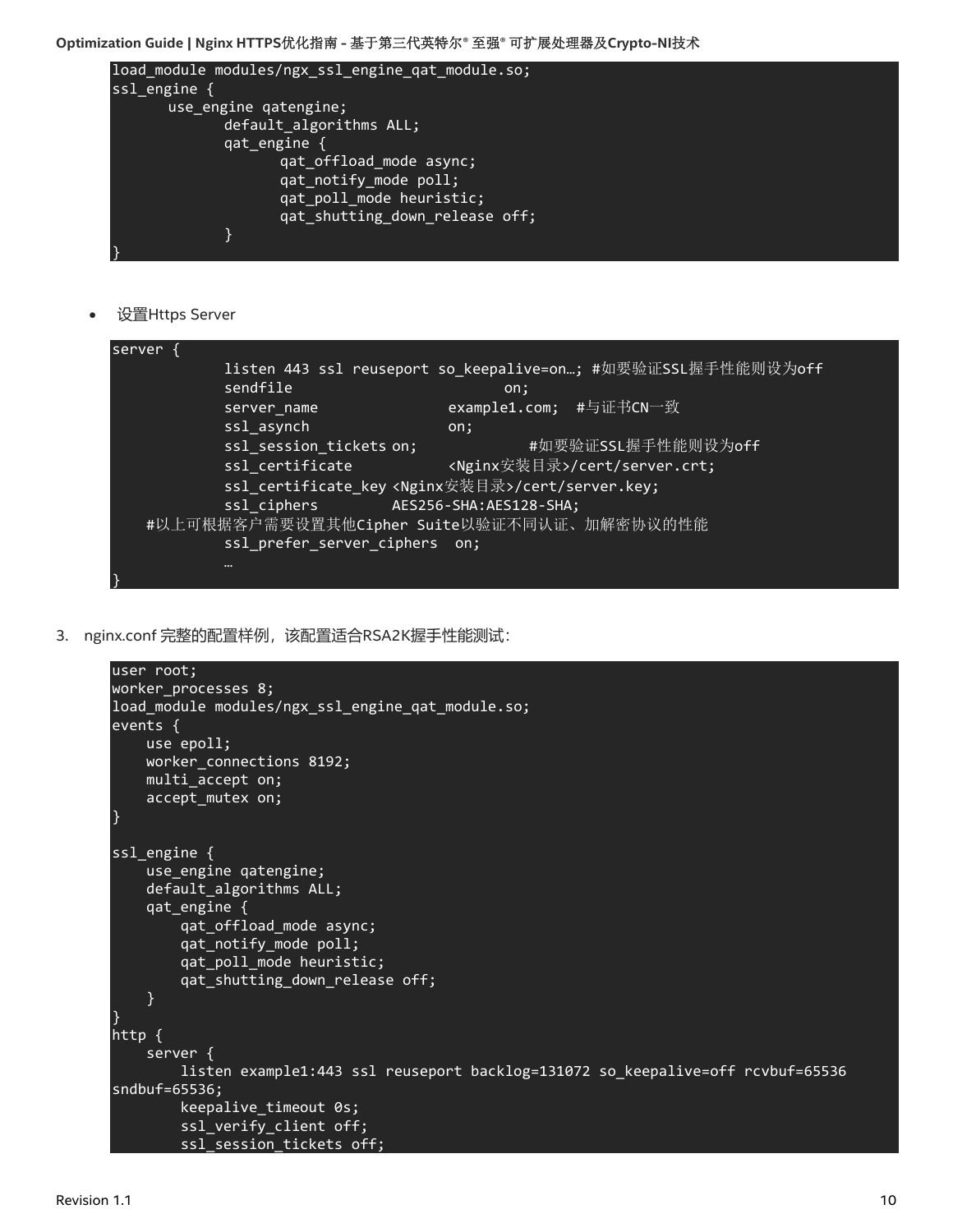

# <span id="page-10-0"></span>相关工具介绍

### <span id="page-10-1"></span>6.1. Web服务器压测工具

本文介绍两款web服务器压测工具:wrk 和 ab。

• wrk 是一款针对Http/Https协议的基准测试工具。它能够在单机多核CPU的条件下,使用系统自身的高性能I/O机 制,如epoll,kqueue等,通过多线程和事件I/O模式,对目标机器产生大量的负载。

使用示例:*(where users would replace the URL with their own Nginx URL)*

\$ wrk -t 10 -c 1000 -d 30S https://example1.com:443/index.html

说明:命令使用10个线程1000个并发连接取文件,对服务器进行30秒的压测。更多的信息请见: **<https://github.com/wg/wrk>** 。

ab 工具是apache\*自带的压力测试工具。它不仅可以对apache服务器进行网站访问压力测试, 也可以对或其它类 型的服务器进行压力测试。比如nginx、tomcat\*、IIS\*等。用户如果安装了Apache,那么ab工具已经随着Apache 一并安装了,如果没有安装Apache,用户可以通过如下命令简单安装(CentOS系统):

#### \$ yum -y install httpd-tools

使用示例:*(where users would replace the URL with their own Nginx URL)*

\$ ab -n 100000 -c 100 -Z AES128-SHA -f TLS1.2 [https://example1.com:443/index.html](https://example1.com/index.html)

说明:命令使用100个并发发送100000个请求get index文件,对服务器进行压测。更多的信息请见:

**<https://httpd.apache.org/docs/2.4/programs/ab.html>** 。